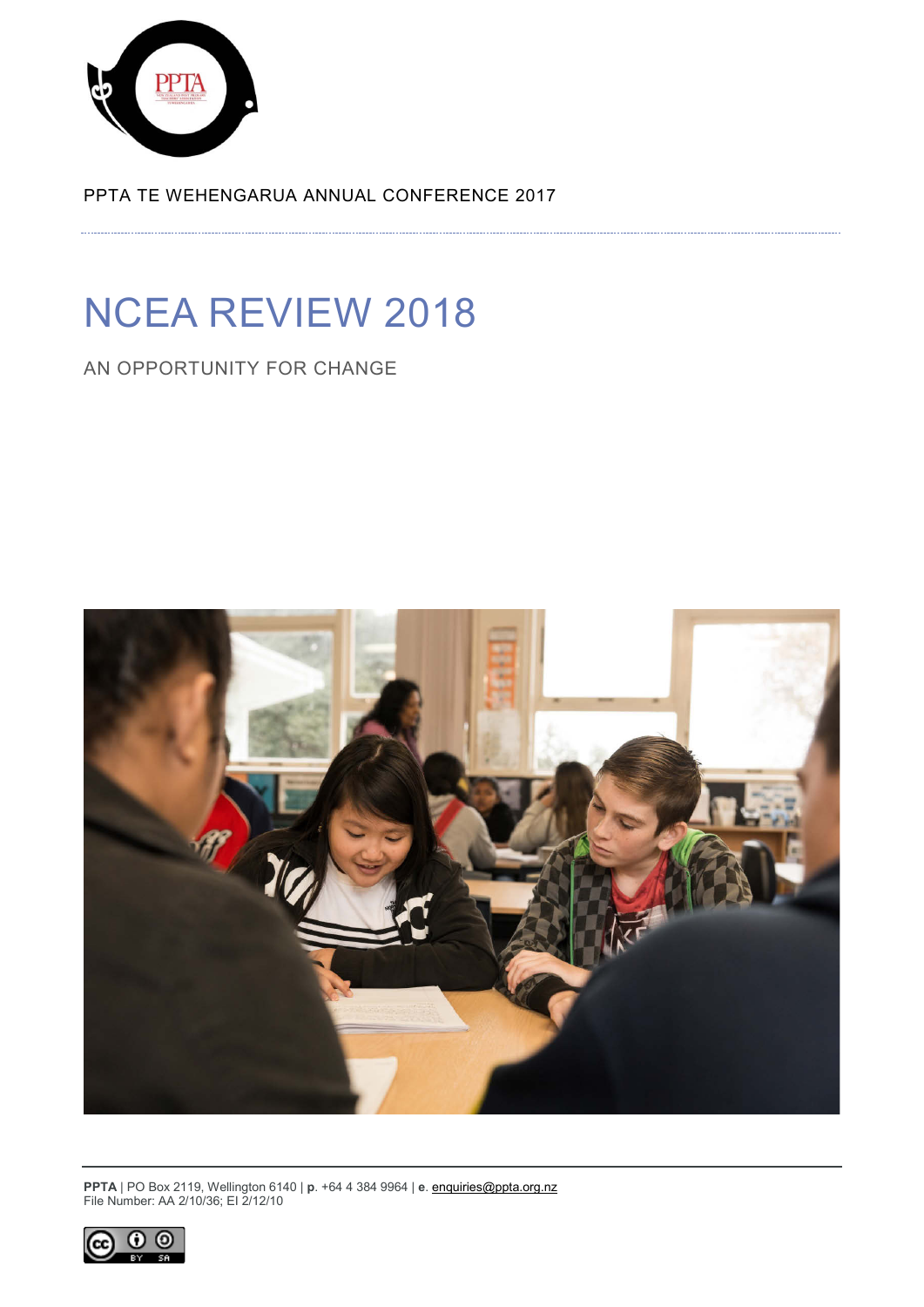Between October 2017 and December 2018, there will be a major review of the design of NCEA conducted by the Ministry of Education, with technical support from NZQA. This paper recommends that PPTA input to the review be guided by the eight criteria for an educationally valid qualifications system, established by PPTA's Qualifications Framework Inquiry in 1997 and endorsed by previous PPTA conferences. The paper identifies areas where the review could be used as an opportunity for positive change, to address issues such as manageability, excessive inclusivity, and motivation.

### <span id="page-1-0"></span>**RECOMMENDATIONS**

- 1. That the report be received.
- 2. That the eight criteria for an educationally valid qualifications system developed originally by the Qualifications Framework Inquiry (1997) guide PPTA's input into the NCEA Review 2018.
- 3. That PPTA seek to ensure that adequate provision is made by the Ministry of Education for comprehensive consultation with secondary teachers.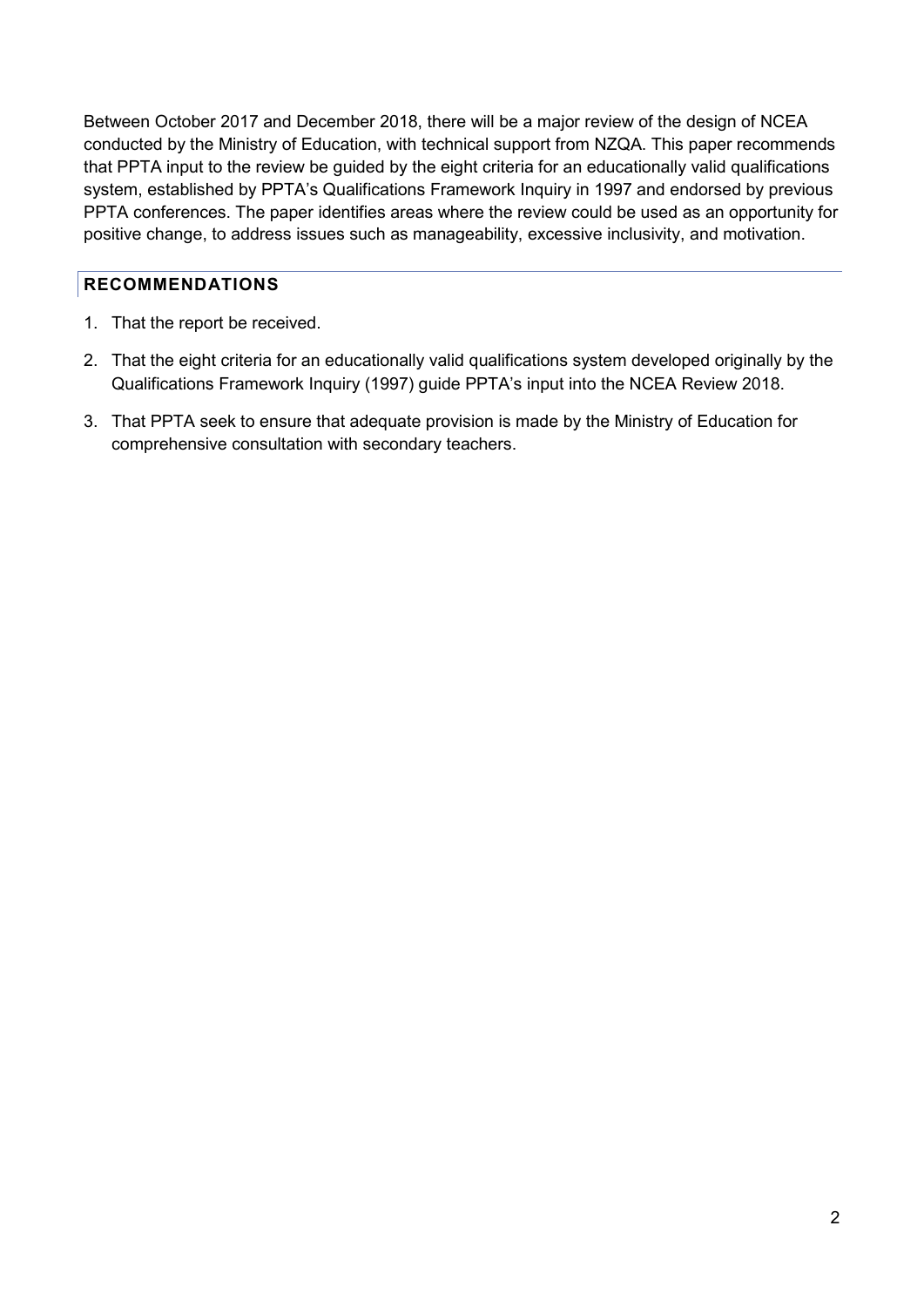## <span id="page-2-0"></span>**CONTENTS**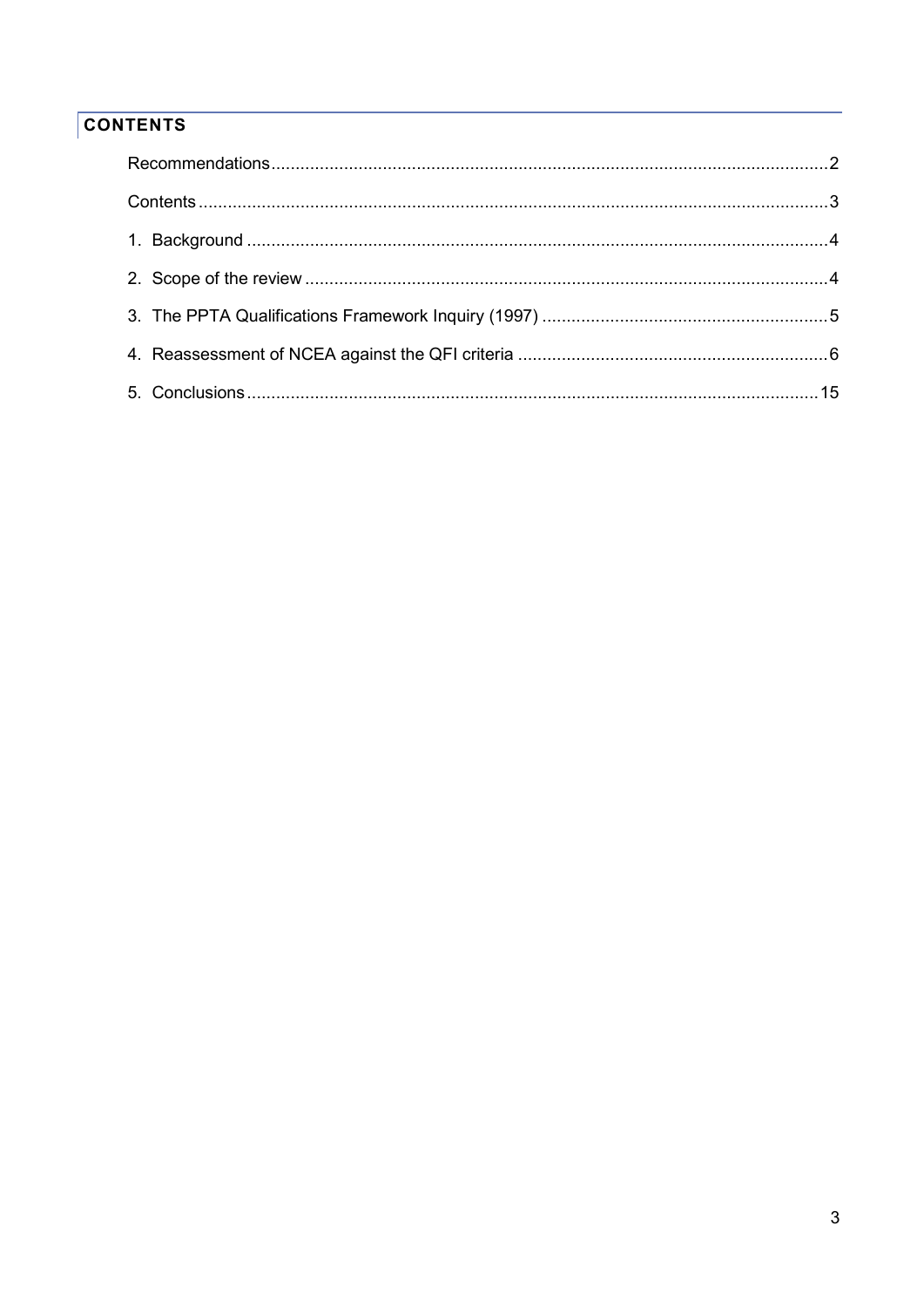#### <span id="page-3-0"></span>**1. BACKGROUND**

- 1.1 The NCEA certificates at all three levels are up for review by the end of December 2018. This is the first full review of the NCEA qualifications.
- 1.2 The review will operate within the guidelines developed by NZQA for the Targeted Review of Qualifications covering all qualifications between Levels [1](#page-3-2) and  $6<sup>1</sup>$  As the "qualification developer", the Ministry of Education is responsible for designing the process of the review in consultation with NZQA, who will monitor the progress and ensure that it is completed by the due date of December 2018.
- 1.3 The purpose of reviewing a qualification is described in the NZQA guidelines as:

To ensure each level 1 – 6 qualification remains useful and relevant and continues to meet the needs of the learners, industry and stakeholders for which it was initially developed.

- 1.4 The 2018 NCEA review is a review of the three certificates, Levels 1, 2, and 3 NCEA, not of the individual standards which are used to gain credits on these certificates, nor of how the qualification is resourced or administered. This review will focus on the design of the qualifications, and the rules laid down for achieving them.
- 1.5 However, decisions about the rules for gaining the certificates could have implications for the standards themselves, for example decisions in terms of the number of standards able to be assessed through an exam, the size of standards, etc. This would be addressed through the review of achievement standards that is planned for 2019. (All achievement standards now carry a review date of December 2019 to reflect this.)

## <span id="page-3-1"></span>**2. SCOPE OF THE REVIEW**

- 2.1 The kinds of issues that the 2018 review could address are listed below:
	- The continuation (or not) of three levels of NCEA certificates
	- The number of credits required to achieve each certificate
	- Whether 20 credits should continue to be able to be carried forward to the certificate at the next level
	- The multi-field nature of the NCEA certificates
	- The grade levels

-

- The mix of internal and external assessment for the certificates
- Literacy and numeracy requirements
- Certificate and course endorsement requirements.

These issues are all touched on in this paper.

<span id="page-3-2"></span><sup>1</sup> See [http://www.nzqa.govt.nz/assets/Studying-in-NZ/New-Zealand-Qualification-Framework/guidelines-review](http://www.nzqa.govt.nz/assets/Studying-in-NZ/New-Zealand-Qualification-Framework/guidelines-review-qualifications.pdf)[qualifications.pdf](http://www.nzqa.govt.nz/assets/Studying-in-NZ/New-Zealand-Qualification-Framework/guidelines-review-qualifications.pdf)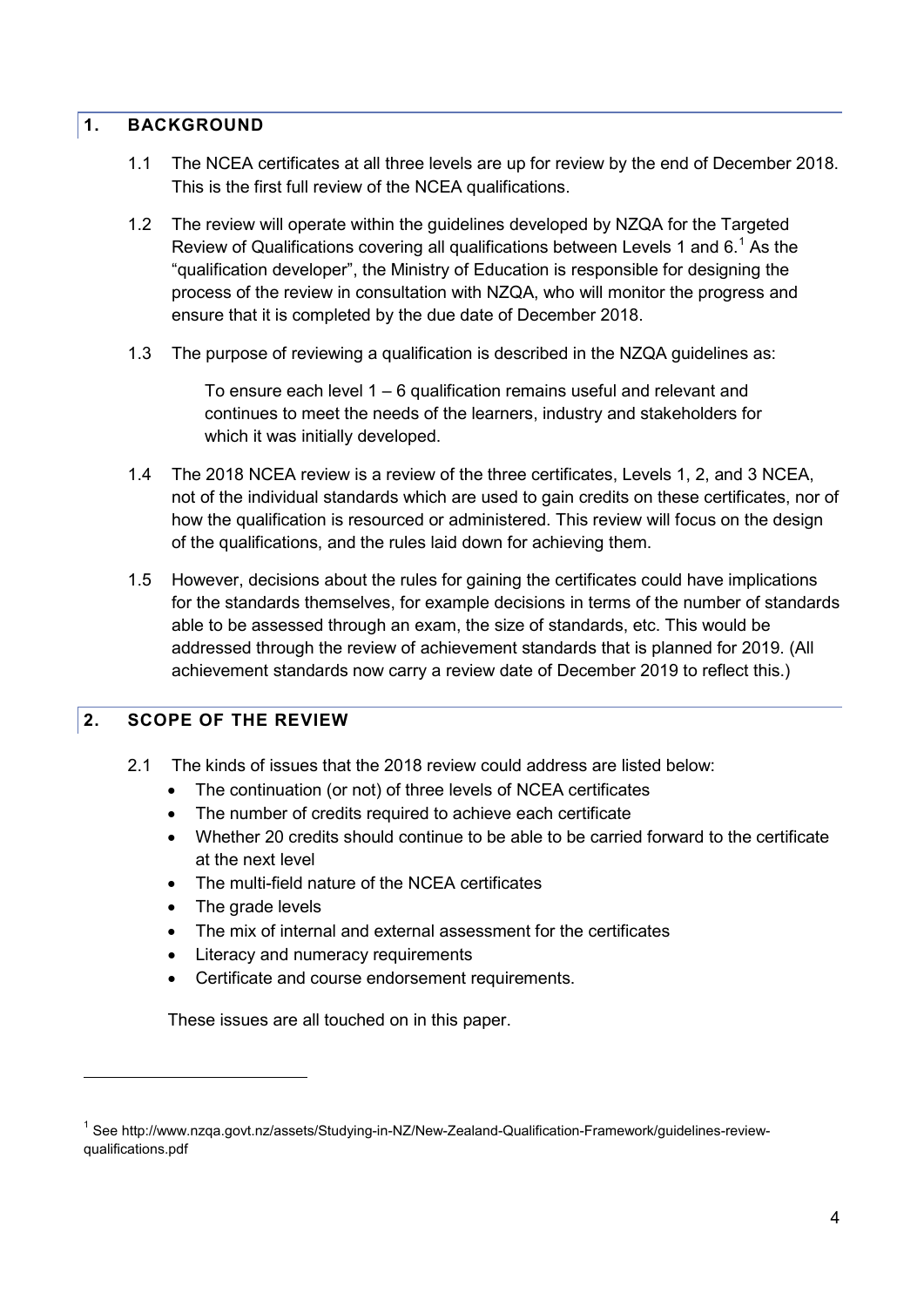- 2.2 What will **not** be addressed through this review, and are therefore not relevant to this paper, are the operational processes for the NCEA, the detail of the assessment rules, the quality of the resources provided, external marking processes, the moderation system, etc. Information about what is in scope, and what is not, and how members can address issues that are out of scope, is provided on the PPTA website. $<sup>2</sup>$  $<sup>2</sup>$  $<sup>2</sup>$ </sup>
- 2.3 Issues in those areas continue to be raised by PPTA at every opportunity, for example through the ongoing work following the workload working group, through the regular meetings of the Secondary Qualifications Advisory Committee on which PPTA is well represented, and through other meetings with NZQA and ministry officials. Lack of progress in these areas during 2018 would clearly leave only the collective bargaining process as a means of addressing them.

## <span id="page-4-0"></span>**3. THE PPTA QUALIFICATIONS FRAMEWORK INQUIRY (1997)**

- 3.1 The 1997 report of PPTA's Qualifications Framework Inquiry (QFI) *Te Tiro Hou* established the pathway for what became NCEA. It was the key to resolving the longrunning conflict between NZQA and the school sector about the proposal to use unit standards to assess the senior school curriculum.<sup>[3](#page-4-2)</sup>
- 3.2 Among the design elements of NCEA that stem from the QFI's recommendations were:
	- The fact that NCEA certificates are qualifications on the NZ Qualifications Framework
	- The standards-based nature of NCEA assessment
	- The existence of both external and internal assessment in NCEA
	- The grade levels
	- The relative breadth and openness of achievement standards compared with unit standards.
- 3.3 On the other hand, the QFI did not recommend that all three of the existing qualifications, School Certificate, Sixth Form Certificate and Bursary, should be replaced by new standards-based certificates. In fact, having assessed a number of options against their criteria (see below), they recommended retiring School Certificate, and having qualifications only at Years 12 and 13.
- 3.4 They also did not appear to envisage the extent to which the new qualifications would be multi-field, with students able to credit standards from anywhere on the framework to NCEA, nor did they recommend any particular accumulation of credits leading to the awarding of certificates.

<span id="page-4-1"></span><sup>2</sup> <http://ppta.org.nz/advice-and-issues/assessment/> <sup>3</sup> <http://ppta.org.nz/dmsdocument/134>

<span id="page-4-2"></span>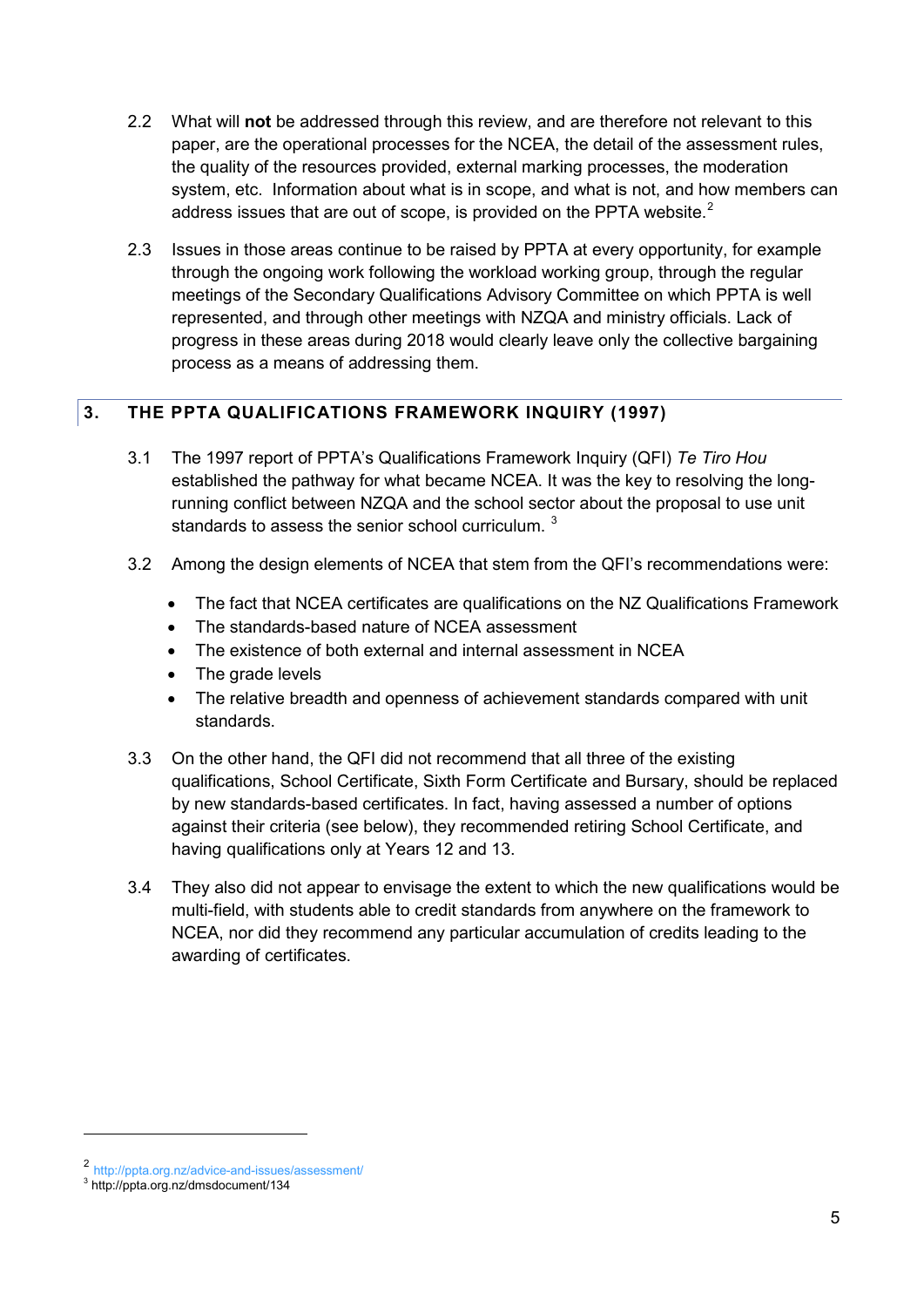#### 3.4. THE QFI CRITERIA

- 3.4.1 The Qualifications Framework Inquiry established eight criteria for an educationally valid school qualifications system, and used these to assess seven possible scenarios for future school qualifications.
- 3.4.2 The criteria were that a qualification must be:
	- i. Manageable
	- ii. Inclusive
	- iii. Constructive
	- iv. Motivating
	- v. Cumulative
	- vi. Fair
	- vii. Clear
	- viii. Coherent
- 3.4.3 These eight criteria were confirmed by annual conference in 1997 as the basis for a qualifications system that could be endorsed by PPTA.
- 3.4.4 In 2005, an annual conference paper used the criteria to evaluate the NCEA after its first three years of implementation. That paper rated the NCEA as meeting the criteria of *inclusivity*, *constructiveness* and *cumulative*, but raised questions about whether it was meeting the other five criteria.

## <span id="page-5-0"></span>**4. REASSESSMENT OF NCEA AGAINST THE QFI CRITERIA**

- 4.1 Recommendation 2 requires that PPTA's input to the current review be guided by the QFI's eight criteria.
- 4.2 The following sections of this paper reassess how the NCEA measures up to each of these QFI criteria today, what the issues are, and how the review might possibly address them. The criteria are covered here in approximate order of their continued significance for teachers today.
- 4.3 CRITERION: MANAGEABLE

-

4.3.1 The biggest area in which the NCEA still falls short is *manageability*. A number of the NCEA recommendations of the workload working group sought to address this, with recommendations around reducing over-assessment, focusing assessment on Years 12 and 13, promoting units of work that assess more than one standard, emphasising quality rather than quantity of evidence, stopping the "over-engineering" of school assessment procedures, and the like.<sup>[4](#page-5-1)</sup>

<span id="page-5-1"></span><sup>4</sup> The Working Group report can be found a[t http://ppta.org.nz/dmsdocument/479](http://ppta.org.nz/dmsdocument/479)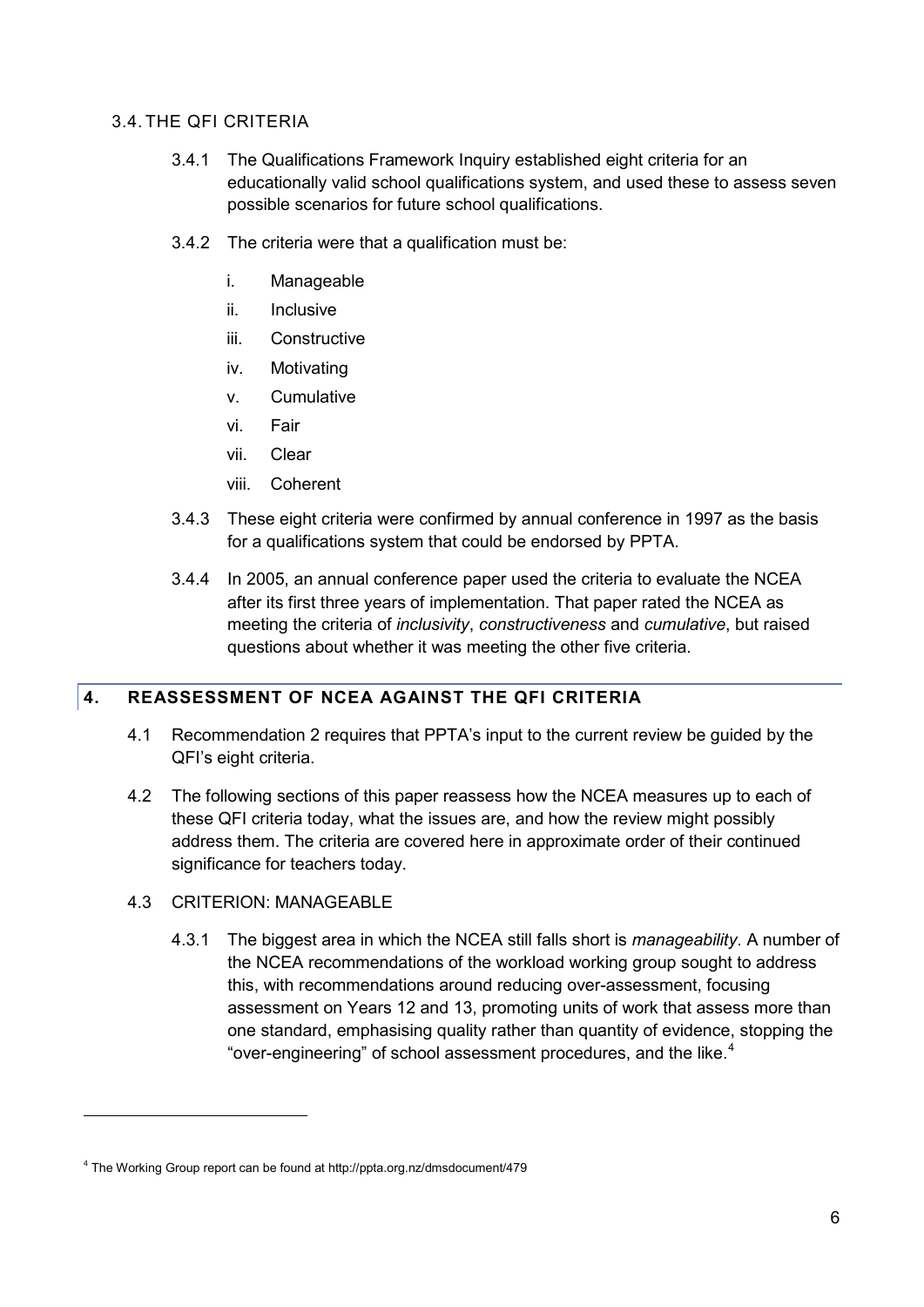- 4.3.2 Probably no secondary teacher would disagree that the pendulum in the senior secondary school has gone too far towards assessment, at the expense of curriculum. In fact, when teachers talk about their courses, they often don't discuss the curriculum that underpins their courses, but talk instead about which standards they are going to "teach" as if a standard, of itself, constitutes the curriculum.
- 4.3.3 Government decisions that have interfered with the initial design of NCEA do not help with this. The worst of these was the government decision in 2012 to set a target of 85 percent of 18 year olds achieving NCEA Level 2 or an equivalent qualification by the end of 2017. This exacerbated an existing trend towards schools focusing on credits achieved rather than high quality learning. Although the target does not feature among the government's new set of Better Public Service targets for the 2017 - 2021 period, state services minister Paula Bennett's announcement of the new targets noted that the existing targets "…will continue to be a focus of the ministry and wider education system".
- 4.3.4 There have been efforts to encourage schools and individual teachers to reduce the number of credits assessed in their courses, and some schools appear to have been quite successful in this area, but on average, students are still assessed each year for twice as many credits as they need to achieve the qualification. This suggests that mere encouragement is not sufficient to reduce over-assessment across the board.
- 4.3.5 One of the possible design solutions that the review might canvas is reducing the number of credits required for one or more of the certificates, such as reducing Level 1 to 40, and Levels 2 and 3 to 60 each (which they effectively are now, because of the ability to transfer 20 credits from the previous level).
- 4.3.6 The rules could be changed to say that each certificate must consist of X number of credits at that level, e.g. Level 2 being 60 credits at Level 2 or above, with no credits able to be carried forward from Level 1. This would be simpler, and might reduce over-assessment. It would also be useful for students entering NCEA at a higher level, e.g. international students or students returning from overseas.
- 4.3.7 Reducing the number of credits required to achieve Level 1 would make it more achievable for the small proportion of students for whom it is the highest level they can expect to reach, but at the same time significantly reduce the amount of assessment done in Year 11 in those schools that choose to continue to offer Level 1 to all their students.
- 4.3.8 It is important to remember that no school is required to offer all levels of NCEA, and there are already some schools that are simply not doing qualifications assessment in Year 11. This is courageous, especially if other schools in the area are continuing to assess at Year 11, but it can have very positive implications for student engagement and for teacher assessment loads.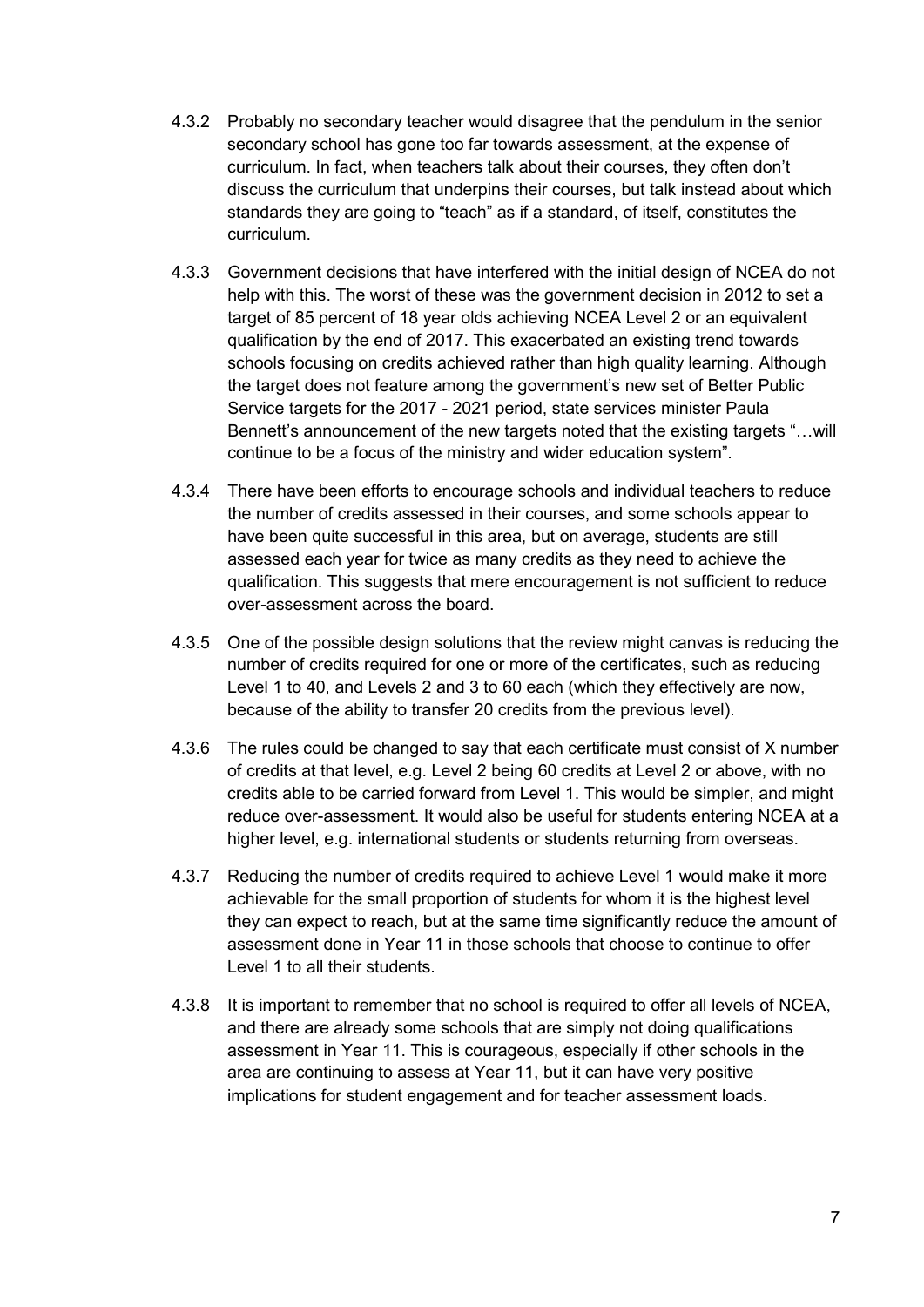- 4.3.9 It is time to ask whether all three certificates are still needed, given the emphasis being placed on achievement of Level 2. Abolishing the Level 1 certificate, for example, would not stop students for whom it was appropriate doing Level 1 standards. These could be credited to other certificates on the framework, or simply be recorded on their Record of Achievement. On the other hand, about 15 percent of students never achieve Level 2 NCEA. Should they be deprived of a certificate to aim for?
- 4.3.10 An even more radical approach would be to do away with the certificates altogether. Professor Paul Black of King's College, London, was asked by the ministry of education to review the design of NCEA before it began. In his report in 2001 he described the notion "…that the collection of qualifications by students has to be marked by giving particular recognition to particular aggregations by way of the national certificates" as a questionable assumption underlying the design.
- 4.3.11 He went on to write: "Why give a particular cachet to (say) 80 credits which (say) 75 does not deserve, and to which 90 will be seen to add little?" The fundamental question should be "What is meant by educational achievement?"
- 4.3.12 The review must, if nothing else, produce solutions to reduce the excessive assessment at the expense of learning that is endemic in our secondary schools. It is not only having a negative impact on teachers' wellbeing, it is also having a negative impact on students' wellbeing.

#### 4.4 CRITERION: INCLUSIVE

- 4.4.1 In 2005, PPTA rated NCEA as meeting the criterion of *inclusivity*, but 12 years later it might be argued that the qualification is **too** inclusive.
- 4.4.2 Many of today's secondary teachers can remember when school qualifications had built-in failure rates, where approximately 50 percent of students had to fail in order for the other 50 percent to succeed. NCEA has shown that failure on that scale is not necessary, and that within the same three qualifications (NCEA Levels 1 to 3), a wide range of areas of learning and levels of achievement can be recognised. NCEA is a qualification that has something for everyone.
- 4.4.3 NCEA certificates are 'multi-field' qualifications, so that theoretically any standard from across the entire framework can be credited to a certificate (as long as the institution has consent to assess those standards), and a student can emerge from a school or a private training establishment with an NCEA certificate that contains no curriculum-referenced achievement standards at all.
- 4.4.4 This gives NCEA a huge amount of flexibility, and it means that students can build their qualifications to reflect their areas of interest.
- 4.4.5 On the other hand, the perception that there is a lack of parity in credit value and difficulty level between the NZC-referenced achievement standards and some of the unit standards developed by NZQA and industry training organisations (ITOs) has become a credibility issue for NCEA.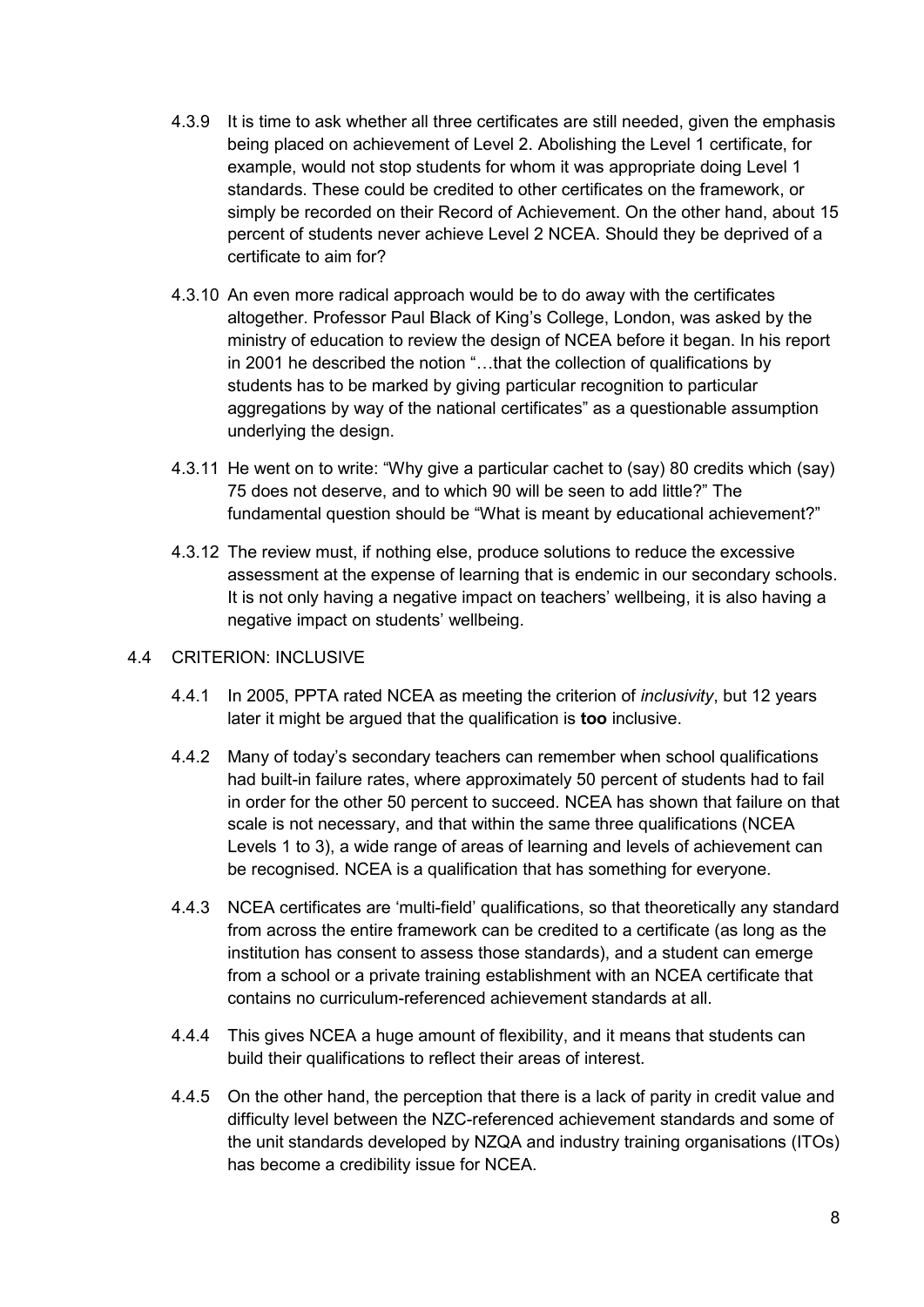- 4.4.6 Teachers have big concerns about the high number of credits that students can earn from some unit standards, such as those developed by ITOs, relative to how many they can earn from achievement standards. The school sector has no ability to influence the credit values of tertiary standards, but it can influence the value of its own achievement standards.
- 4.4.7 The framework rule that one credit should represent about 10 hours of learning and assessment for an average learner does not seem to be reflected in some achievement standards, and this may stem from the fact that in the initial design of NCEA, subjects were allowed a maximum of 24 credits' worth of standards per level.
- 4.4.8 The review could recommend reassessment of the credit value of all achievement standards, to ensure that they are consistent with the 10 hours per credit framework rule.
- 4.4.9 The other credit parity issue is around the difficulty level of the two kinds of standards. This is particularly an issue because achievement standards are written to Levels 6 to 8 of the NZ curriculum rather than to the framework levels, and increasingly these two sets of levels appear out of kilter.
- 4.4.10 At level one the qualifications framework is 'flexible downwards', in other words it includes standards that are very easy to achieve for an average or above student but can offer challenge for the struggling student, e.g. some of the generic life skills unit standards, or the supported learning standards. There have been documented cases of schools that have used these standards inappropriately.
- 4.4.11 A further issue about *inclusivity* is that the secondary sector has in some ways lost a set of qualifications it can call its own. While the original designers of NCEA believed passionately that students should be able to have a wide range of learning recognised, they perhaps did not expect the take-up of the qualification from the foundation levels of the tertiary sector, e.g. private training establishments.
- 4.4.12 Their vision of a new set of school qualifications has to some extent been challenged by the increasingly enthusiastic adoption of NCEA in non-school settings such as private training establishments.
- 4.4.13 On the other hand, increasing links between secondary schools and tertiary institutions, such as through trades academies and school-tertiary partnerships, have been able to thrive because of the multi-field nature of the three NCEA certificates, and these links have offered new and engaging opportunities for students.
- 4.4.14 The review needs to consider whether any change to the multi-field nature of NCEA would be warranted.
- 4.4.15 One possible solution would be to restrict the number of credits that are not from achievement standards that can contribute to NCEA. This might assist with the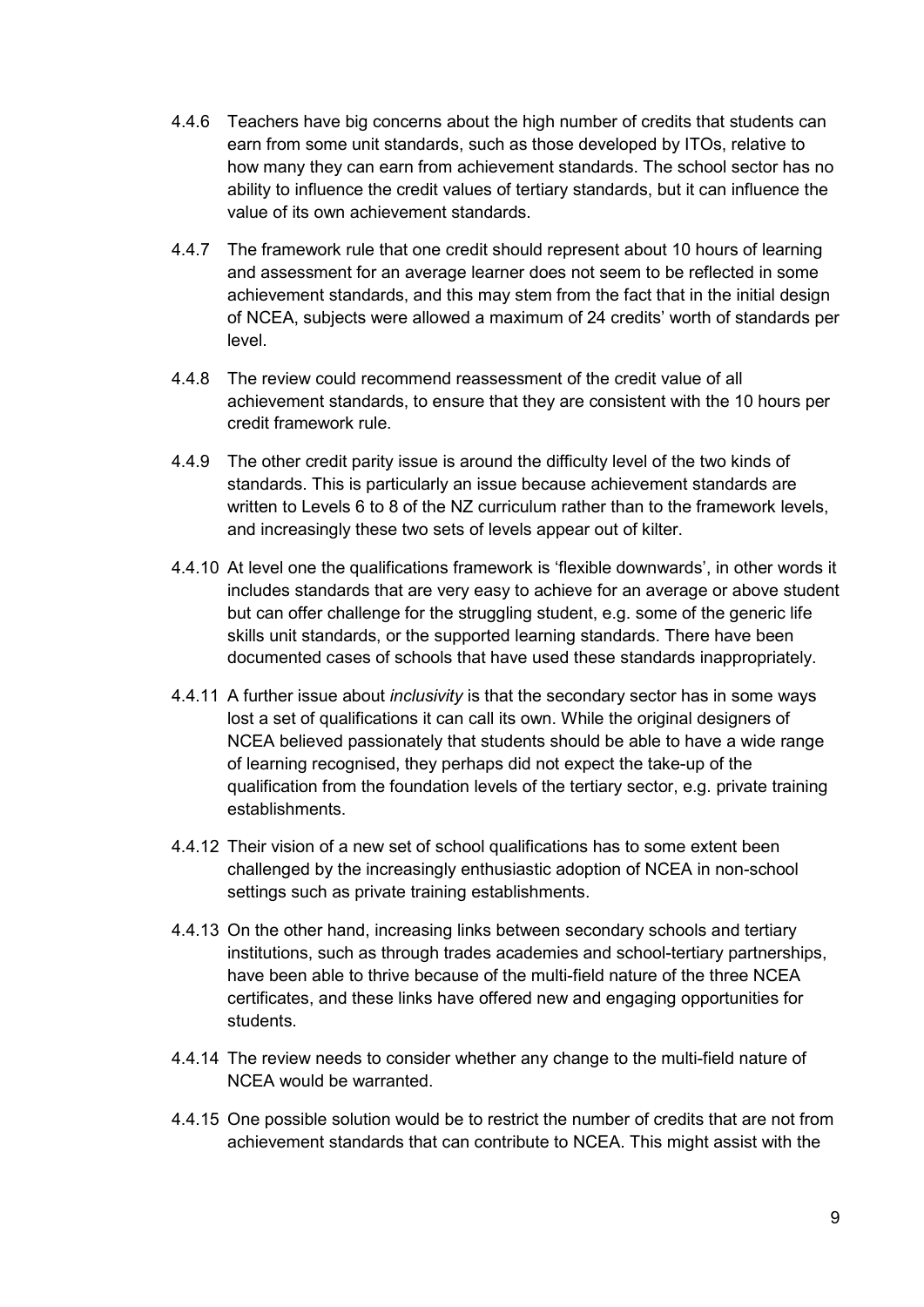credibility issue, but it would restrict the *inclusivity* of the qualification and might have negative impacts on achievement for some students.

4.4.16 Another issue that crosses three of the QFI's criteria, *inclusivity*, *motivating* and *manageability*, is the increasing trend for teachers to enable students to have personalised assessment programmes. This may involve students in a single class working towards completely different standards, sometimes at different levels, because of their particular interests and abilities. Teachers offering this argue that it helps to enable more authentic and relevant learning experiences, however they admit that the workload ramifications for themselves are enormous.

#### 4.5 CRITERION: CONSTRUCTIVE

- 4.5.1 This criterion was defined as "Learners and teachers receive clear and helpful feedback on progress, and have more than one opportunity to attain the required standards". The QFI's hope was that the new qualifications system would promote learning, through students receiving feedback and feed forward and then having the opportunity to try again.
- 4.5.2 The QFI, in 1997, did envisage external exams being able to gain credit towards a framework qualification though they did not envisage a system where some standards would be assessed internally and some externally. However, this became one of the compromises in the development of NCEA. A guideline was established that standards which could validly be assessed externally, usually in an exam, would be, because external assessment was seen to reduce teachers' workloads.
- 4.5.3 Thus external assessment is a pragmatic solution to teacher workload, but does not meet the criterion of learners being able to have "more than one opportunity to attain the required standards".
- 4.5.4 During the limited review of the certificate requirements that occurred alongside the alignment of standards to the revised curriculum, a decision was made to limit the number of standards assessed in an exam to three, giving a full hour for each so that students had the opportunity to produce sufficient evidence for all the grade levels. While this improved the reliability of external assessment, it meant that in some subjects, standards previously assessed by an exam became internally assessed. This shift to more internal assessment has been part of what has made teachers' loads so unmanageable.
- 4.5.5 At the same time, the number of achievement standards allowed per subject increased from the original 'set menu' (five to eight standards worth no more than 24 credits per level per subject) to a 'smorgasbord' with no maximum number of standards or credits. This was to allow some curriculum-based unit standards developed during the 1990s to remain because teachers had been using them, they were relevant to the revised curriculum, and they provided choice in course design. These standards were changed into achievement standards, but are all internally assessed.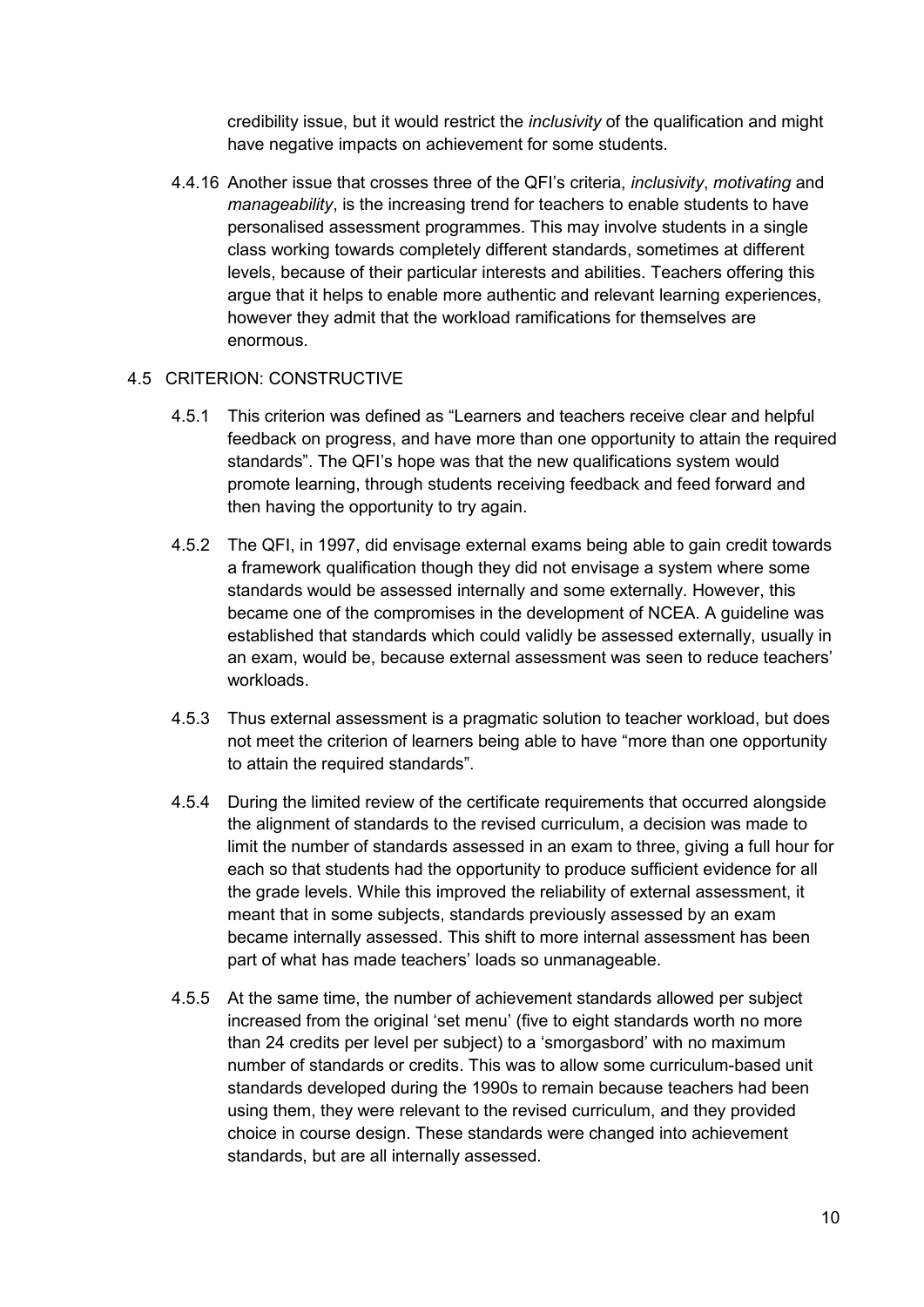- 4.5.6 Unfortunately, the negative side of the switch from a 'set menu' to a 'smorgasbord' of standards has been an increase in over-assessment, with some courses worth as many as 30 credits. This does not promote the wellbeing of students or teachers, and impacts negatively on the quality and depth of learning.
- 4.5.7 It also cuts across the principle in NCEA that students should, if manageable, have one further opportunity to achieve an internally assessed standard. It is not good practice to cram a course full of standards on the basis that 'then it doesn't matter if they miss one'. The assessment programme should reflect what is important in the curriculum, and students should have sufficient opportunity to learn, including opportunities to learn from their mistakes.
- 4.5.8 On the other hand, there is also pressure to provide multiple opportunities to attempt a standard, as a result of the BPS goal of 85 percent of students achieving NCEA Level 2 (see above). That incentivised schools to ignore NZQA guidelines in order to ensure that their students' achievement met or exceeded the target.
- 4.5.9 The profession needs to develop a new understanding of what a '*constructive* qualification' looks like. Some of the ideas that circulated in the early years of NCEA, such as about making judgements using evidence that emerged in the course of teaching rather than through discrete assessment events, could be revisited.
- 4.5.10 Some schools no longer issue "assessment plans" to students at the beginning of the year, but instead describe the programme of learning planned. Assessment then happens when the students are ready to succeed, rather than according to an assessment timetable. This should be encouraged by NZQA.

#### 4.6 CRITERION: MOTIVATING

- 4.6.1 Early in the development of NCEA it was decided to use three levels of achievement: Achieved (originally called Credit), Merit and Excellence. This was necessary in order to break the impasse that had raged during the 1990s when NZQA was trying to get schools to use pass/fail unit standards to assess the school curriculum. This was unacceptable to the vast majority of teachers, partly because it was seen as not *motivating* for students to achieve at higher levels than those required to simply pass.
- 4.6.2 The three grade levels were adopted as a compromise position between the pass/fail model and those who wanted to retain percentage marks or something similar.
- 4.6.3 Over the years there have had to be refinements to ensure consistency of interpretation of the margins between the grade levels and year to year consistency in results distributions. These include the 0 to 8 marking and cut score system adopted for scholarship in 2005 which was later developed into what is called grade score marking for external exams, the profiles of expected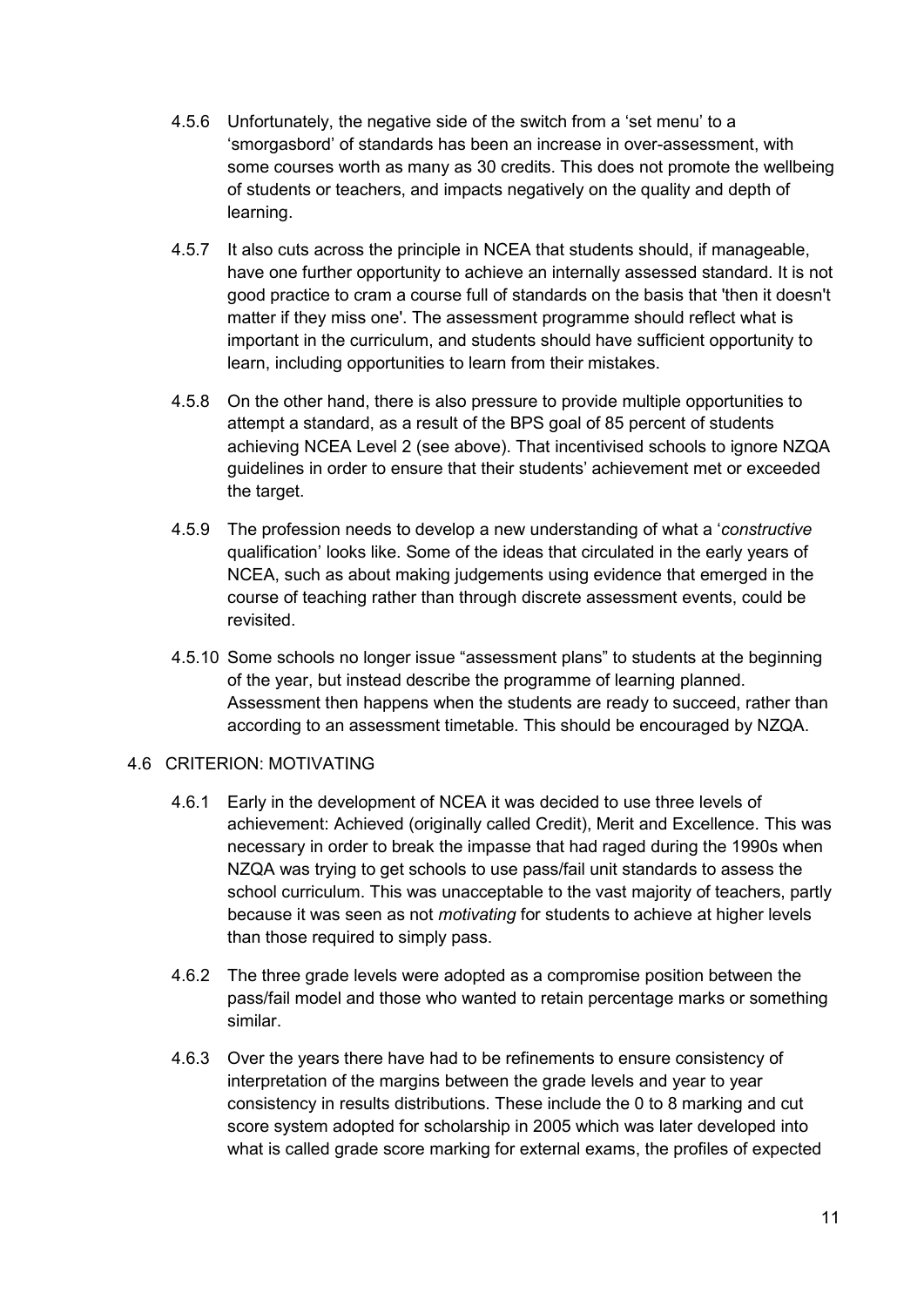performance, and greater exemplification of grade boundaries through online materials and best practice workshops.

- 4.6.4 It would be appropriate for the review to at least consider whether these current three grade levels are still the right approach.
- 4.6.5 There are also some theoretical questions that might merit asking, such as:
	- In a standards-based system, what should the response be if there is evidence that significantly increasing proportions of students are able to achieve what is currently required for excellence? Should the standard be changed, or the expectation of how many students can achieve excellence be expanded, or what?
	- Does an excellence in one standard equate reasonably well to an excellence in another standard in the same or a different subject? How can this be judged? Does it matter?
- 4.6.6 Issues about *motivation* were raised in the 2005 conference paper, particularly regarding concerns that students in the middle range of ability were tending to aim just to achieve, rather than higher. Certificate and course endorsement were introduced to try to address these concerns.
- 4.6.7 When certificate endorsement was first created as a way of incentivising students to pay attention to grade levels rather than just credits, no requirements were imposed about having to include a mix of internal and external standards.
- 4.6.8 However, when course endorsement was created a little later, it was decided that the 14 credits at merit or excellence level must include at least three credits from external standards and at least three from internal standards, in order to ensure that the endorsement recognises students who can excel in both modes of assessment.
- 4.6.9 The review needs to ask whether certificate and course endorsement are achieving their purpose, whether the requirements are still appropriate, and whether they need to be available at all levels. (It has been suggested that one way of getting schools to de-emphasise assessment at Year 11 would be to remove certificate and course endorsements from Level 1.)
- 4.6.10 Furthermore, new issues with *motivation* have raised their head in more recent times, related to the impact of over-assessment. ERO identified excessive assessment as a threat to student wellbeing in its 2015 report *Wellbeing for Young People's Success at Secondary School*. [5](#page-11-0) They recommended that schools review their assessment programmes in the senior school, "in particular the number of credits available for each year". Some schools have taken this recommendation seriously and made significant reductions in students' assessment loads, and are finding that not only student wellbeing improves, but also engagement and *motivation*.

<span id="page-11-0"></span><sup>5</sup> <http://www.ero.govt.nz/publications/wellbeing-for-young-peoples-success-at-secondary-school/>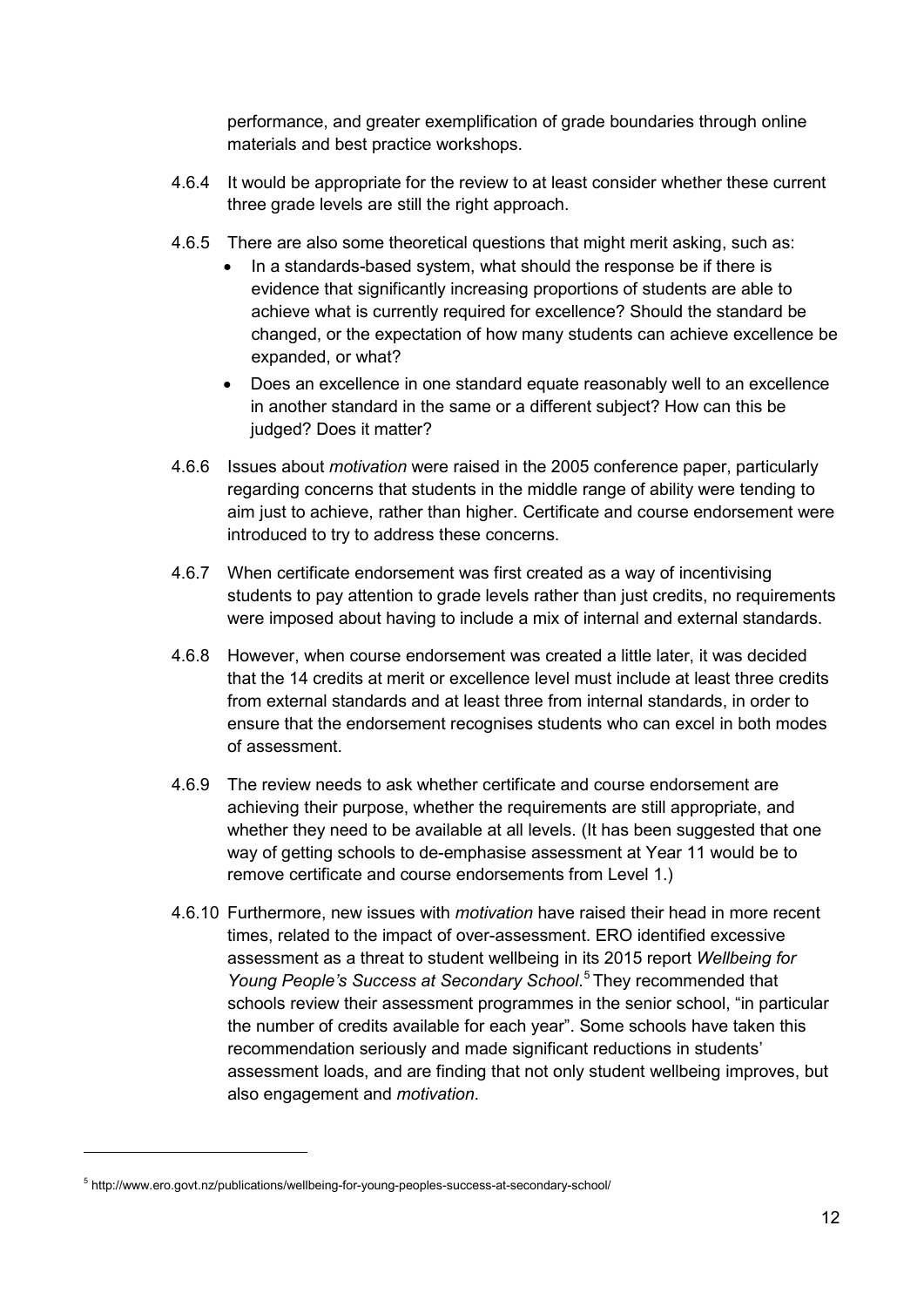#### CRITERION: CUMULATIVE

- 4.6.11 The 2005 conference paper saw NCEA as meeting this criterion: "Standards are at a range of levels and students can build towards Certificates at Levels 1, 2 and 3 over the course of their senior years. In addition, they can earn credits towards the NCEA but also towards other Framework qualifications."
- 4.6.12 It cited PPTA's 2004 research report *Teachers talk about NCEA*[6](#page-12-0) as providing evidence that "Subject departments are also beginning to offer a very diverse range of Certificates or parts of Certificates other than the NCEA, many of which are linked to Industry Training Organisations".
- 4.6.13 Over time, the usage of many of those other framework qualifications has reduced, and the ministry has indicated that the rules around these will be reviewed next year.
- 4.6.14 However the number of students doing, or at least beginning, industry qualifications while still at school, through secondary-tertiary partnerships such as trades academies has increased significantly. This is more about industry standards being able to be credited towards NCEA than the other way round.
- 4.7 CRITERION: FAIR
	- 4.7.1 The QFI described *fairness* as being "Credits and qualifications accurately describe learner achievement, and are trusted".
	- 4.7.2 The 2005 conference paper raised issues about *fairness* because of issues at the time with the moderation system and inconsistency in marking of external exams. These issues have since been addressed with reasonable success.
	- 4.7.3 Efforts to address *fairness* issues have included such changes as appointment of full-time moderators in most (but not all) subjects, the grade score marking system, profiles of expected performance, provision of more assessment samples to guide teachers (although still not enough), and better monitoring of exam marking as it proceeds.
	- 4.7.4 However, there are still major concerns in this area. These are not design issues, and will be outside the scope of the review, except in the form of recommendations for further work.
	- 4.7.5 A new area where *fairness*, as the QFI envisaged it, is raising its head today is the processes for evidencing literacy and numeracy.
	- 4.7.6 Around the same time as the alignment discussions, a decision was made to require students to achieve the literacy and numeracy requirements which had originally applied only to level one for all three certificates. This stopped students

<span id="page-12-0"></span><sup>6</sup> <http://ppta.org.nz/advice-and-issues/assessment/#section-1>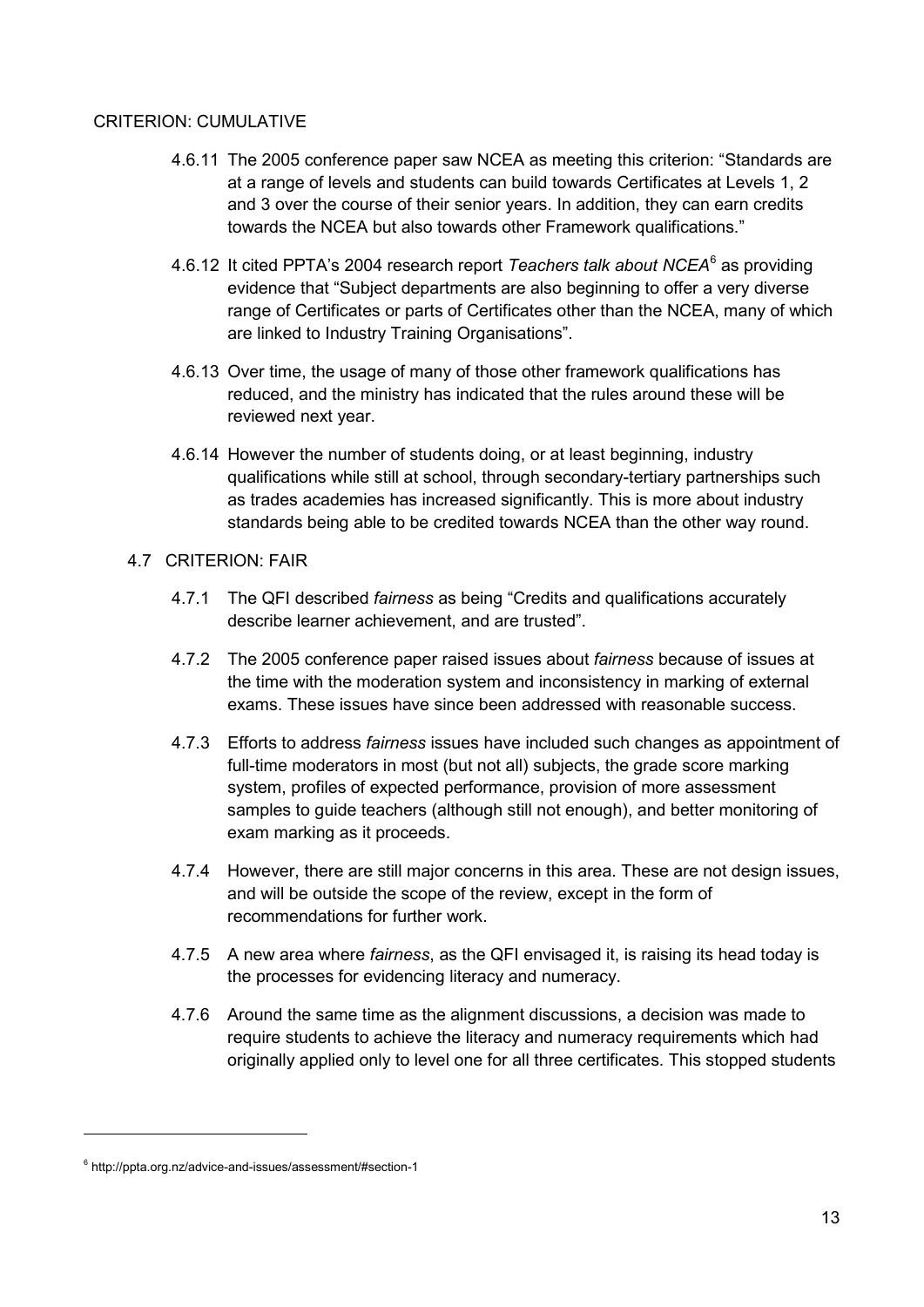who hadn't achieved Level one because their literacy and numeracy fell short from still achieving level two, and even level three.

- 4.7.7 However, the decision means that the literacy and numeracy requirements don't increase in difficulty level as a student moves through the certificates. If a student achieves level one, they don't need further credentials of their literacy and numeracy unless they want to gain the university entrance award, in which case the literacy requirements are higher (level two), but the numeracy requirements are the same as for level one.
- 4.7.8 In recent discussions about the UE requirements, consideration was given to increasing the UE numeracy requirements, but this was shelved on the grounds that this would be reviewed as part of the 2018 NCEA review anyway, and it would be confusing to change the UE numeracy requirement at this stage.
- 4.7.9 The ministry has produced evidence that students who achieve NCEA literacy and numeracy requirements do not necessarily have the levels of literacy and numeracy this would tend to indicate. This may be because the vast majority of students gain these through curriculum standards that are deemed to be de facto evidence of literacy and numeracy, and too many of these don't really provide that evidence. Furthermore, the literacy and numeracy unit standards reflect levels that are well below curriculum level six. It is likely that the ministry will bring this issue into the review.

#### 4.8 CRITERION: CLEAR

- 4.8.1 *Clarity* as a criterion was described as "learners and teachers can readily obtain clear and helpful information and guidance about the content, criteria and expected standards for particular credits or qualifications". This is also an area where teachers express concerns, for example about the *clarity* of assessment specifications, shortages of sample assessment tasks or exemplars of student work, etc.
- 4.8.2 This is a resourcing issue and will not be addressed through the review process. However, it is something that is constantly raised by PPTA representatives at every opportunity.

#### 4.9 CRITERION: COHERENT

- 4.9.1 The QFI described this criterion as being that "Assessment arrangements promote *coherence* and integration of learning and teaching". Their report talked about the need to avoid fragmentation of learning, and expressed a concern that teachers might "see learning as a series of narrow tasks to be ticked off on a checklist" and that they would tend to assess easily measured outcomes rather than the ones that are more difficult to assess.
- 4.9.2 It is arguable that NCEA has still not met this criterion because so much course design appears to be centred around assessment rather than around wider learning goals, with assessment following curriculum.